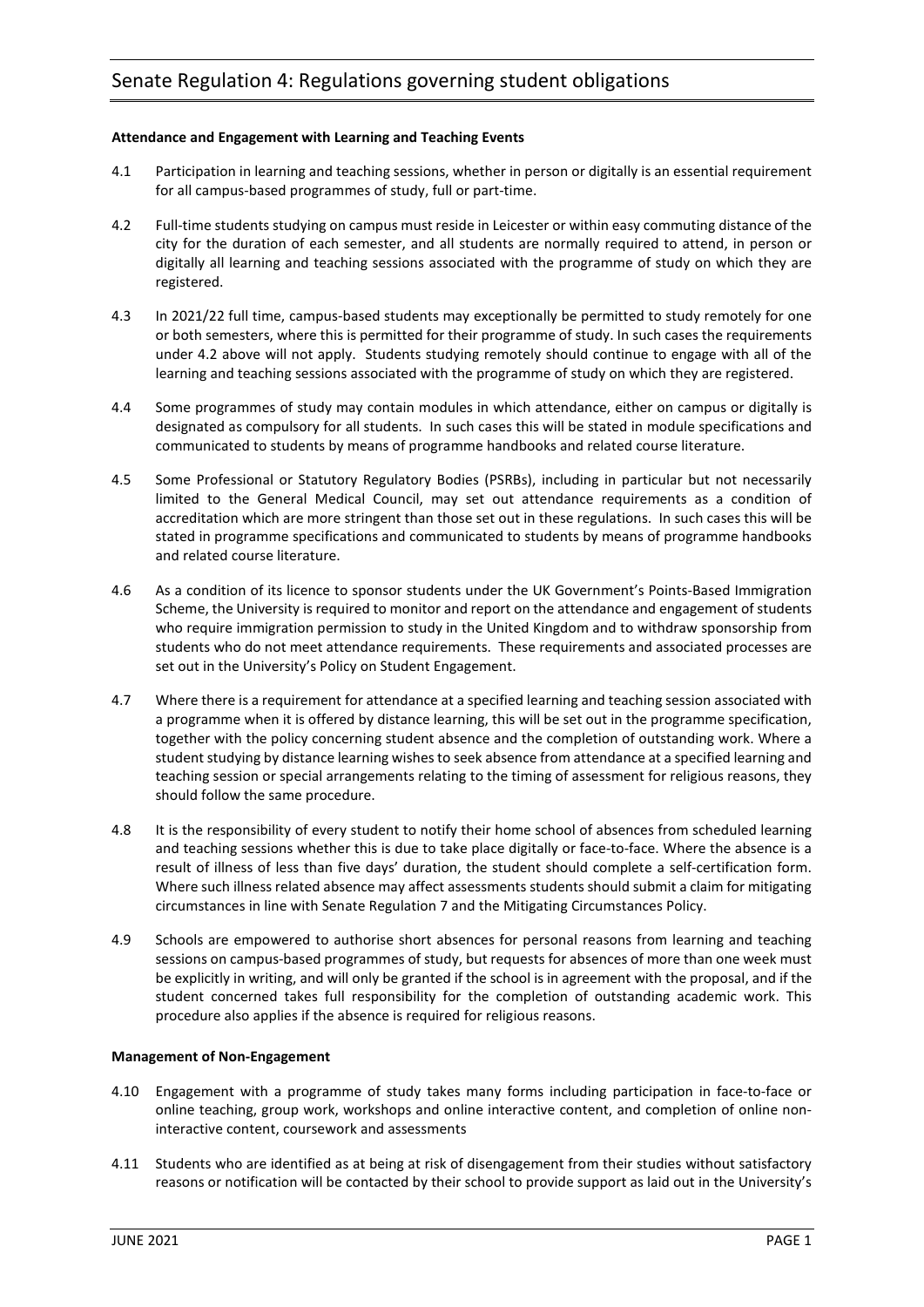*Policy on Student Engagement*. Where there is evidence to indicate that a student's ability to engage with their studies may be impacted by disability or ill-health, or there is concern for a student's wider wellbeing arising from non-engagement they may be referred to the University's Support to Study Policy.

- 4.12 Where a student does not require referral to the Support to Study Policy but, following support from their School still fails to satisfactorily re-engage with their studies they will be considered in line with the University *Policy on Student Engagement*, and may be withdrawn from their studies. Where a student fails to respond satisfactorily to University engagement communications they will also be considered in line with the Policy on Student Engagement and may be withdrawn from their studies.
- 4.13 The University *Policy on Student Engagement* will be informed by the requirements of the UK Home Office with regard the requirements for student engagement and attendance. Students whose visas are sponsored by the University and who fail to meet the requirements set out in the University *Policy on Student Engagement* will have their sponsorship withdrawn.
- 4.14 Students have the right to appeal a decision to withdraw their registration under the Student Engagement Policy if they can demonstrate that there has been a procedural irregularity in the consideration of their case, or if they have evidence of significant mitigating circumstances affecting their ability to engage and which they can demonstrate that they were prevented from submitting at the appropriate time. Any appeal must be supported by documentary evidence and submitted in writing to the Head of Student Operations within 14 days of notification of withdrawal of registration.

#### **Support to Study**

- 4.15 Following a referral for consideration under the Support to Study Policy the University will consider what adjustments can be implemented to support a student's engagement in accordance with the expectations set out in Senate Regulations. In some circumstances a student may be required to suspend or withdraw from their studies.
- 4.16 Students have the right to appeal a decision taken at stage 3 of the support to study policy, which may include a requirement for them to suspend or withdraw from their studies. The grounds and process for appeal are set out in the policy documentation.

# **Term-Time and Vacation Employment (Full-Time Campus-Based Students only)**

- 4.17 The calculation of module workload which underpins the University's course structure is based on the assumption that full-time students are devoting themselves to their studies on a full-time basis. Paid employment is not however disallowed, provided that the total number of hours worked does not exceed 15 hours per week during term time, and that programme requirements are met in full. Students who undertake part-time work in term time should note that this will not be accepted as a mitigating circumstance which excuses absence from classes, the late submission of work or examination failure, or poor academic performance.
- 4.18 Students are also expected to study during vacations, either in preparation for forthcoming modules or examinations, or to complete prescribed assignments. Students engaging in paid vacation employment are expected to have regard to the need to fulfil these academic obligations.
- 4.19 Students who have immigration permission to study in the United Kingdom must not under any circumstances work more hours than are stipulated by the United Kingdom Visas and Immigration service (UKVI) as a condition of their entry clearance.

## **International Student Visa Requirements**

- 4.20 All international students studying a programme requiring attendance on campus will be required to show evidence of a valid immigration status, such as leave to remain which entitles them to study at the University in order to complete the registration process for each academic year.
- 4.21 The continuing registration of students whose visas are sponsored by the University will be subject to students meeting their obligations as required by the University's sponsorship of them. This includes: